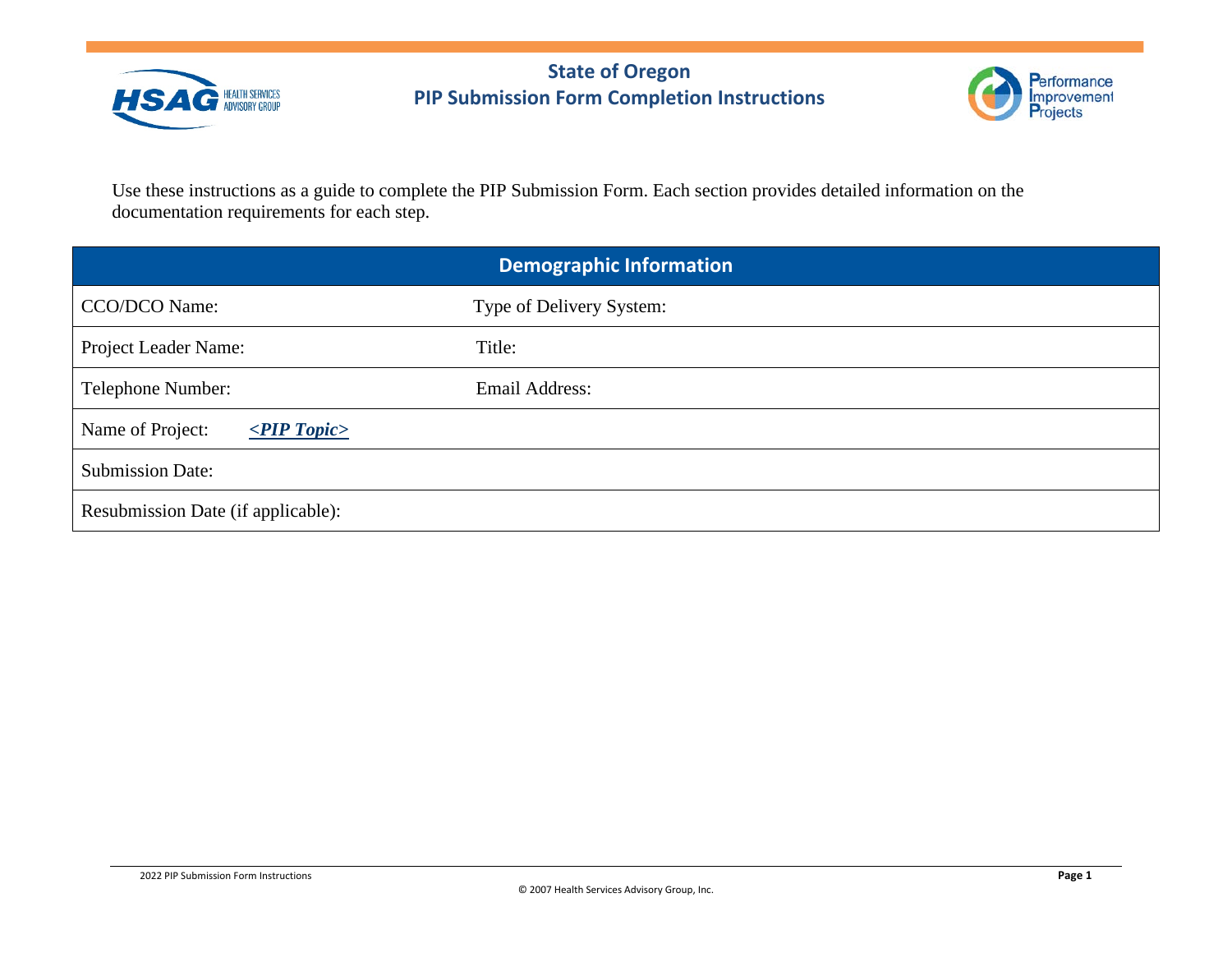



**Step 1: Select the PIP Topic.** The topic should be selected based on data that identify an opportunity for improvement. The goal of the project should be to improve member health, functional status, and/or satisfaction. The topic may also be required by the State.

#### **Topic:**

Clearly state the topic. Specify if the topic was assigned by the State. Explain how the topic was selected, addressing the following required criteria:

## **1. Was selected following collection and analysis of data. (Critical Element)**

- ♦ Provide plan-specific data and an analysis of the data to support the selection of the topic. The topic should be selected through a comprehensive analysis of member needs, care, and services.
- ♦ Clearly describe the identified opportunity for improvement.
- $\bullet$  If no plan-specific data were available
	- − Provide the rationale for why the data were not included.
	- − Provide plan-specific baseline data and an analysis of the data.
- **2. Has the potential to affect member health, functional status, or satisfaction.** 
	- ♦ The narrative should explain how the topic has the potential to affect member health, functional status, or satisfaction.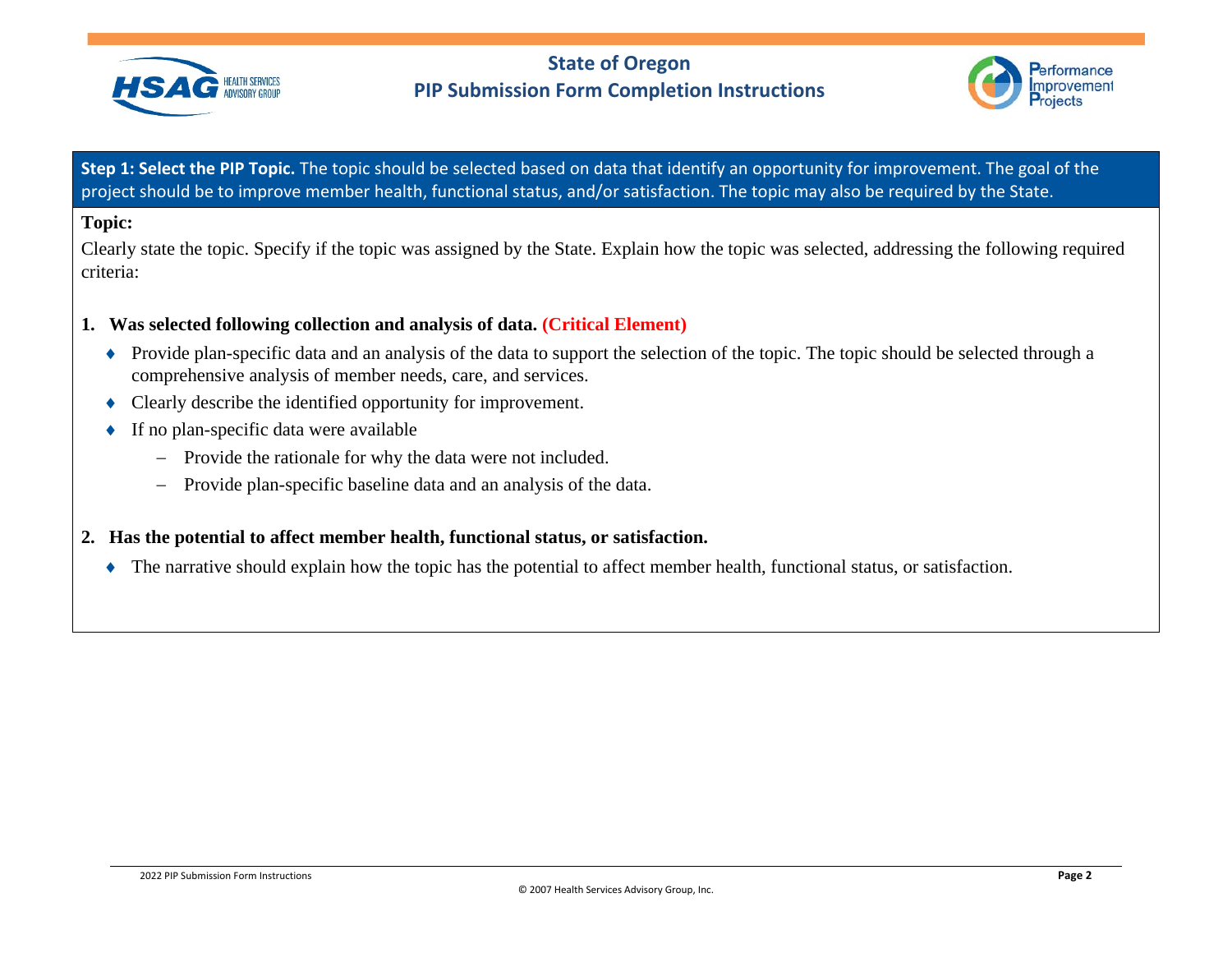



**Step 2: Define the PIP Aim Statement(s).** Defining the statement(s) helps maintain the focus of the PIP and sets the framework for data collection, analysis, and interpretation.

#### **PIP Aim Statement(s):**

Ensure the statement(s) addresses the following criteria:

## **1. States the area in need of improvement in simple terms. (Critical Element)**

- ♦ The statement(s) should be stated in the recommended format, "Does doing X result in Y?"
- $\blacklozenge$  The statement(s) should include either the proposed intervention(s) or "targeted intervention(s)".
- $\blacklozenge$  The statement(s) must be documented in clear, concise, and measurable terms.
- $\blacklozenge$  Clearly specify the population for the PIP within the statement(s).
- ♦ The statement(s) must be answerable through the proposed data collection methodology and indicator(s) provided.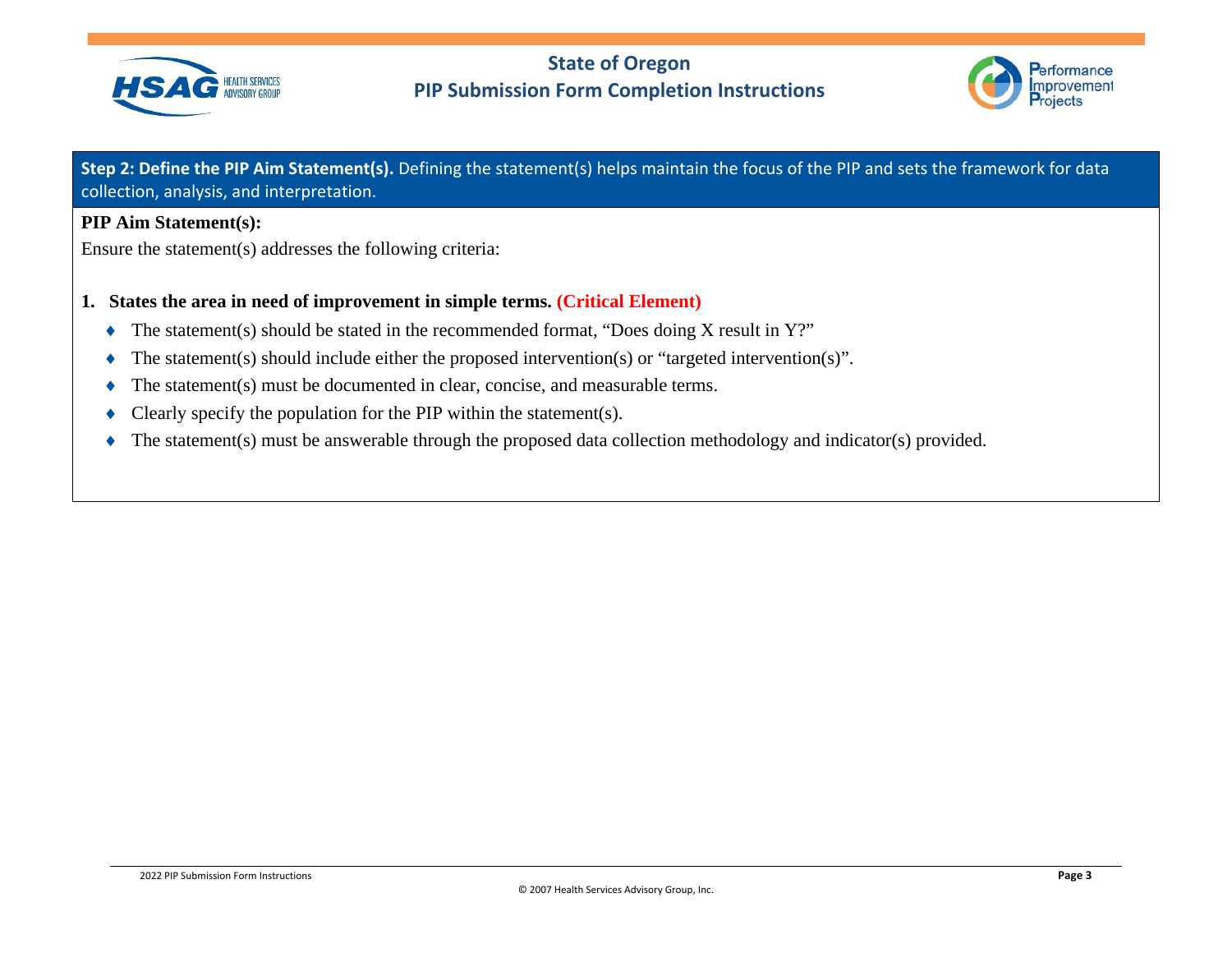



**Step 3: Define the PIP Population.** The population should be clearly defined to represent the population to which the statement(s) and indicator(s) apply.

#### **Population:**

Describe the PIP population and methods for identifying the population, addressing the following criteria:

## **1. Is accurately and completely defined and captures all eligible members to whom the statement(s) applies. (Critical Element)**

- ♦ Include the requirements for the length of enrollment, continuous enrollment, new enrollment, and allowable gap criteria.
- ♦ Include the age range and the anchor dates used to identify age criteria, if applicable.
- ♦ Include all inclusion, exclusion, and diagnosis criteria used to identify the eligible population. Criteria identifying numerator compliance should not be provided in Step 3.
- ♦ Include a list of diagnosis/procedure/pharmacy/billing codes used to identify the eligible population, if applicable. Codes identifying numerator compliance should not be provided in Step 3.
- $\triangle$  Capture all members to whom the statement(s) applies.
- $\bullet$  Include how race and ethnicity will be identified, if applicable.
- ♦ If members with special healthcare needs were excluded, provide the rationale for the exclusion.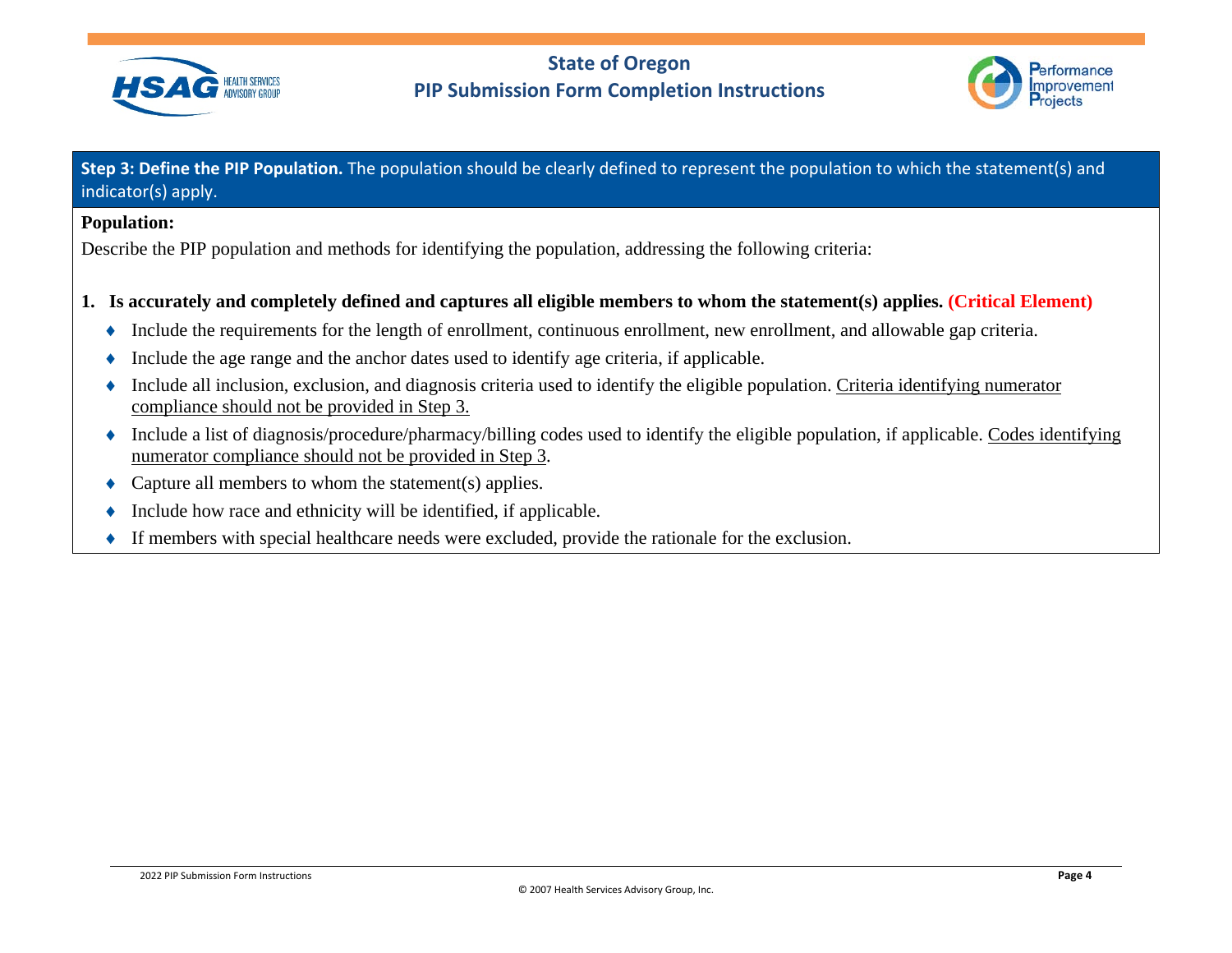



**Step 4: Use Sound Sampling Methods.** If sampling is used to select members for the PIP, proper sampling methods are necessary to ensure valid and reliable results. Sampling methods should be in accordance with generally accepted principles of research design and statistical analysis.

#### **Sampling Methods:**

Enter sampling methods used to select members for the population. Please ensure that the description addresses all criteria below. For each measurement period and indicator, provide the following information in the table.

**If sampling was not used, please leave table blank and document that sampling was not used in the space provided below the table.**

- 1. Enter the measurement period for the sampling methods used (e.g., baseline, Remeasurement 1).
- 2. Provide the title of each indicator.
- 3. Provide the sampling frame size. The sampling frame is the universe of members of the target PIP population from which the representative sample is drawn.
- 4. Provide the sample size. **(Critical Element)**
- 5. Provide the margin of error and confidence level.
- 6. Below the table, describe the method used to select the sample. If a vendor with an NCQA-certified measure was used to select the sample, include the certified measure ID (e.g., globally unique identifier, GUID).
- 7. Use sampling methods that allow for representativeness of the sample according to subgroup, geographic location, or health status and the generalization of results to the population. Ensure the sampling method used protect against bias.

| 1. Measurement Period | 2. Performance Indicator | 3. Sampling<br><b>Frame Size</b> | 4. Sample<br><b>Size</b> | 5. Margin of Error<br>and Confidence<br>Level |
|-----------------------|--------------------------|----------------------------------|--------------------------|-----------------------------------------------|
| MM/DD/YYYY-MM/DD/YYYY |                          |                                  |                          |                                               |
|                       |                          |                                  |                          |                                               |
|                       |                          |                                  |                          |                                               |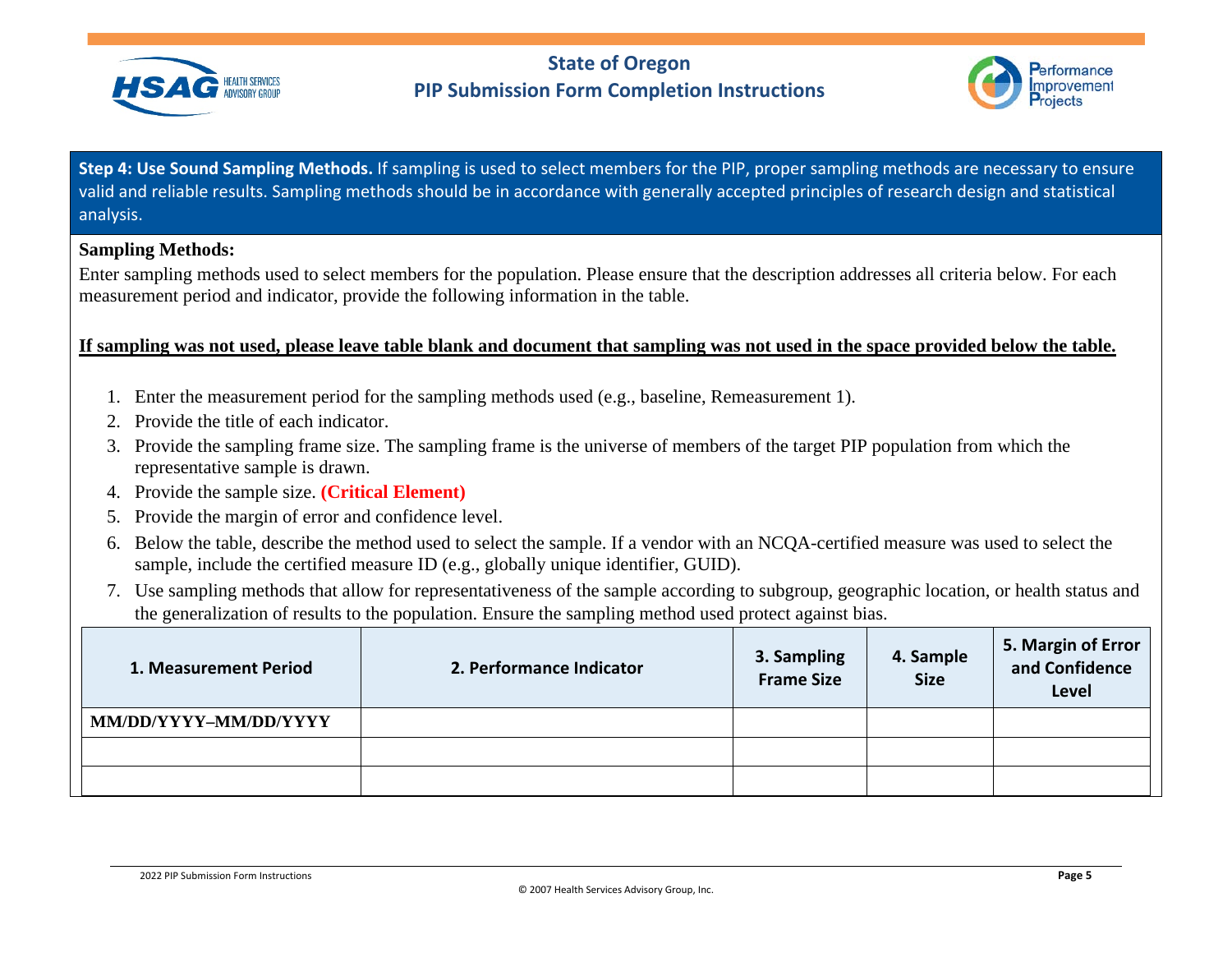



**Step 5: Select the Performance Indicator(s).** A performance indicator is a quantitative or qualitative characteristic or variable that reflects a discrete event or a status that is to be measured. The selected indicator(s) should track performance or improvement over time. The indicator(s) should be objective, clearly and unambiguously defined, and based on current clinical knowledge or health services research.

#### **Indicator(s):**

## **At least one indicator is required.**

Provide the background information for each indicator and describe how each indicator was selected. Enter the indicator(s) in the table for Step 5, ensuring that, at a minimum the indicator(s):

- **1. Are well-defined, objective, and measure changes in health or functional status, member satisfaction, or valid process alternatives**. **(Critical Element)**
	- ♦ Include the complete title of each indicator.
	- $\bullet$  Include the rationale for selecting the indicator(s).
	- ♦ Include a narrative description of each numerator and denominator.
	- ♦ If indicator(s) is/are based on nationally recognized performance measures (e.g., HEDIS/CMS Core Set), include the year of the technical specifications used for the applicable measurement year and update the year annually.
	- ♦ Include complete dates for all measurement periods (with the month, day, and year).
	- ♦ Include the mandated goal or target, if applicable. If no mandated goal or target enter "Not Applicable."
- **2. Include the basis on which the indicator(s) was developed, if internally developed.** 
	- ♦ If the indicator(s) was internally developed, provide the rationale and explanation for why each indicator was chosen for the PIP. Ensure the selection is based on current clinical knowledge or health services research.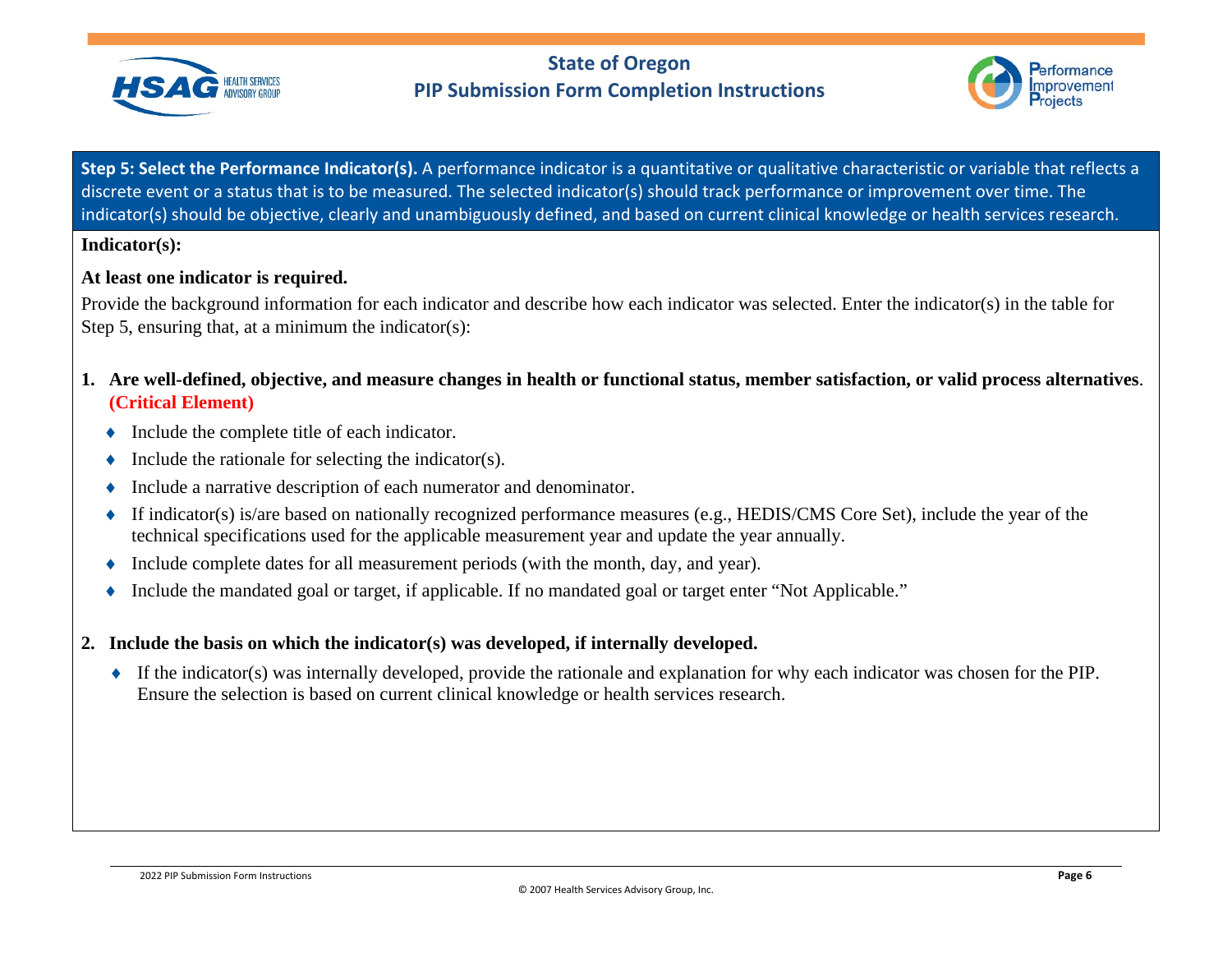



**Step 5: Select the Performance Indicator(s).** A performance indicator is a quantitative or qualitative characteristic or variable that reflects a discrete event or a status that is to be measured. The selected indicator(s) should track performance or improvement over time. The indicator(s) should be objective, clearly and unambiguously defined, and based on current clinical knowledge or health services research.

| <b>Indicator 1</b>                               | <b>Enter Indicator title</b>                                                                                                                                           |  |  |
|--------------------------------------------------|------------------------------------------------------------------------------------------------------------------------------------------------------------------------|--|--|
|                                                  | Provide a narrative description and the rationale for selection of the indicator. Describe the basis on which the<br>indicator was developed, if internally developed. |  |  |
| <b>Numerator Description:</b>                    |                                                                                                                                                                        |  |  |
| <b>Denominator Description:</b>                  |                                                                                                                                                                        |  |  |
| <b>Baseline Measurement Period</b>               | MM/DD/YYYY to MM/DD/YYYY                                                                                                                                               |  |  |
| <b>Remeasurement 1 Period</b>                    | MM/DD/YYYY to MM/DD/YYYY                                                                                                                                               |  |  |
| <b>Remeasurement 2 Period</b>                    | MM/DD/YYYY to MM/DD/YYYY                                                                                                                                               |  |  |
| <b>Mandated Goal/Target, if</b><br>applicable    |                                                                                                                                                                        |  |  |
| Use this area to provide additional information. |                                                                                                                                                                        |  |  |
|                                                  |                                                                                                                                                                        |  |  |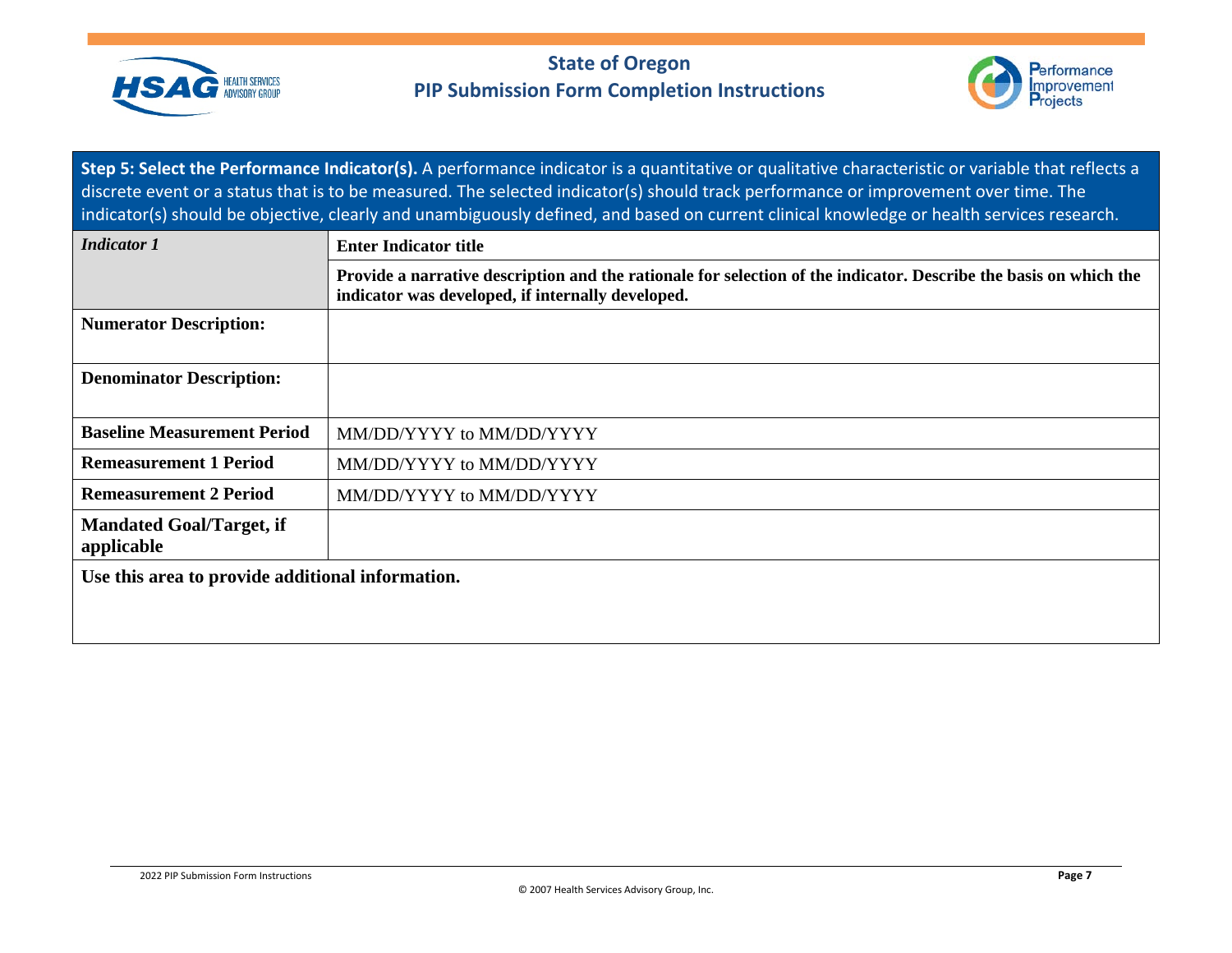



**Step 6: Valid and Reliable Data Collection.** The data collection process must ensure that data collected for each indicator were valid and reliable. Validity is an indication of the accuracy of the information obtained. Reliability is an indication of the repeatability or reproducibility of a measurement.

## **Data Collection:**

Document the data collection process used. Make sure that the responses address all criteria. The documentation should include:

## **1. Clearly defined sources of data and data elements to be collected.**

- $\bullet$  Documentation should include clear definitions of the data elements collected.
- ♦ The sources of data should be clearly specified by checking all appropriate boxes, providing descriptive information when necessary, and attaching required information when appropriate.
- ♦ Include codes, such as ICD-10 and CPT codes, that are used to identify and collect administrative data for the indicators.
- ♦ If using HEDIS, submit the HEDIS Final Audit Report (FAR) if the PIP is based on a measure that was audited and passed.
- **2. A clearly defined and systematic process for collecting baseline and remeasurement data. (Critical Element)**
	- ♦ A systematic step-by-step data collection process used in the production of the indicator outcomes, including denominator, numerator and percentage.
	- ♦ If an NCQA vendor was used to collect data, include the vendor's name.

## IF MANUAL DATA COLLECTION WAS USED:

- **3. A manual data collection tool that ensures consistent and accurate collection of data according to indicator specifications. (Critical Element)**
	- ♦ Include a copy of the manual data collection tool with the PIP submission. **Please do not include any personal health information (PHI)**.
	- ♦ For mailed surveys, include the cover letter and survey.
	- ♦ For telephone surveys, include the phone survey/computer assisted telephone interview (CATI) script.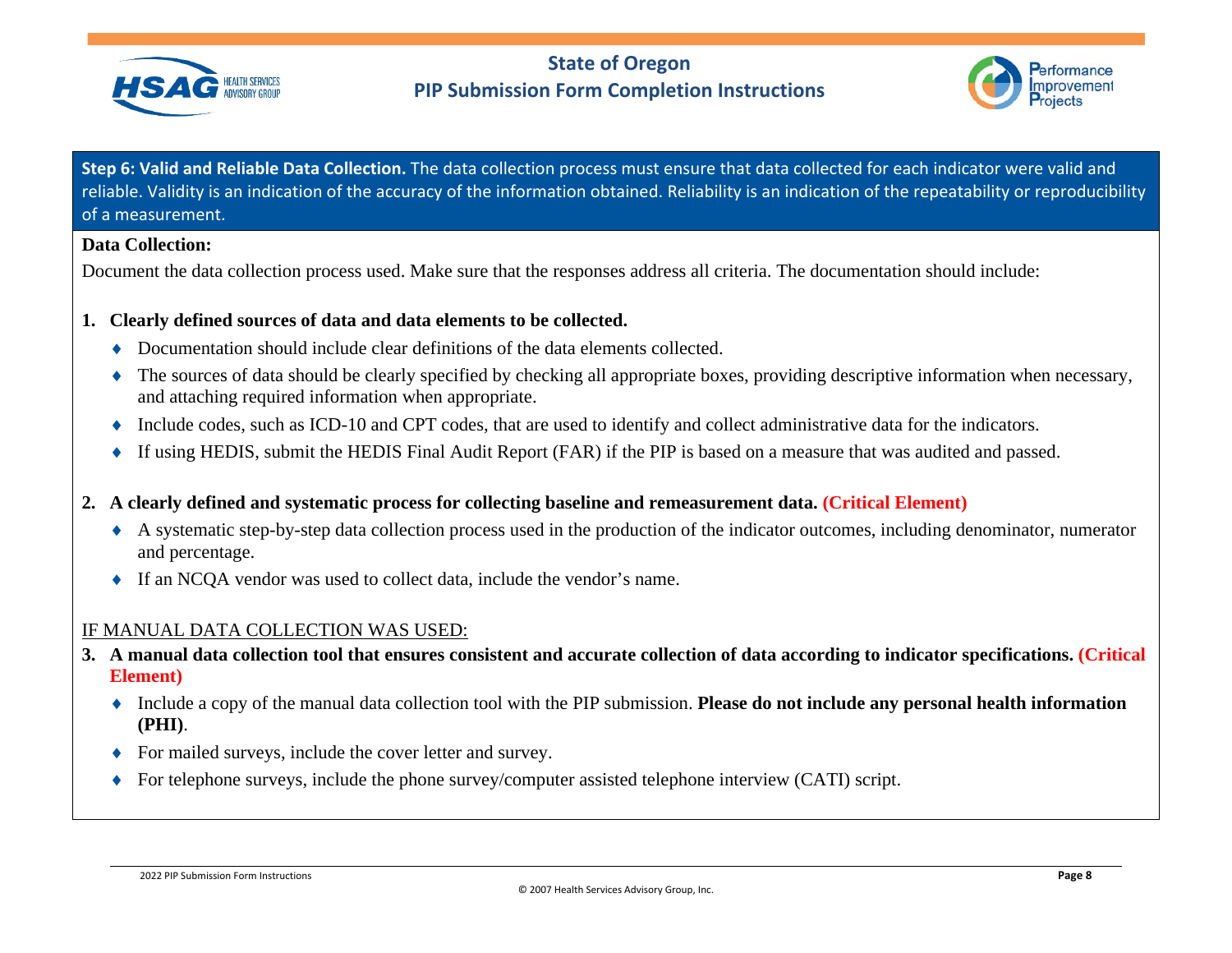



**Step 6: Valid and Reliable Data Collection.** The data collection process must ensure that data collected for each indicator were valid and reliable. Validity is an indication of the accuracy of the information obtained. Reliability is an indication of the repeatability or reproducibility of a measurement.

## IF ADMINISTRATIVE DATA WERE COLLECTED:

- **4. Provide the estimated degree of reported administrative data completeness.** 
	- ♦ Include the estimated degree of reported administrative data completeness percentage at the time the data are generated. This is the percentage of completeness of data when it is queried for the indicator(s) at the time the data are generated.
	- ♦ Describe the process used to calculate this percentage. Typically, this information comes from an Incurred But Not Reported (IBNR) report. Include a narrative of how claims lag may have impacted the data reported.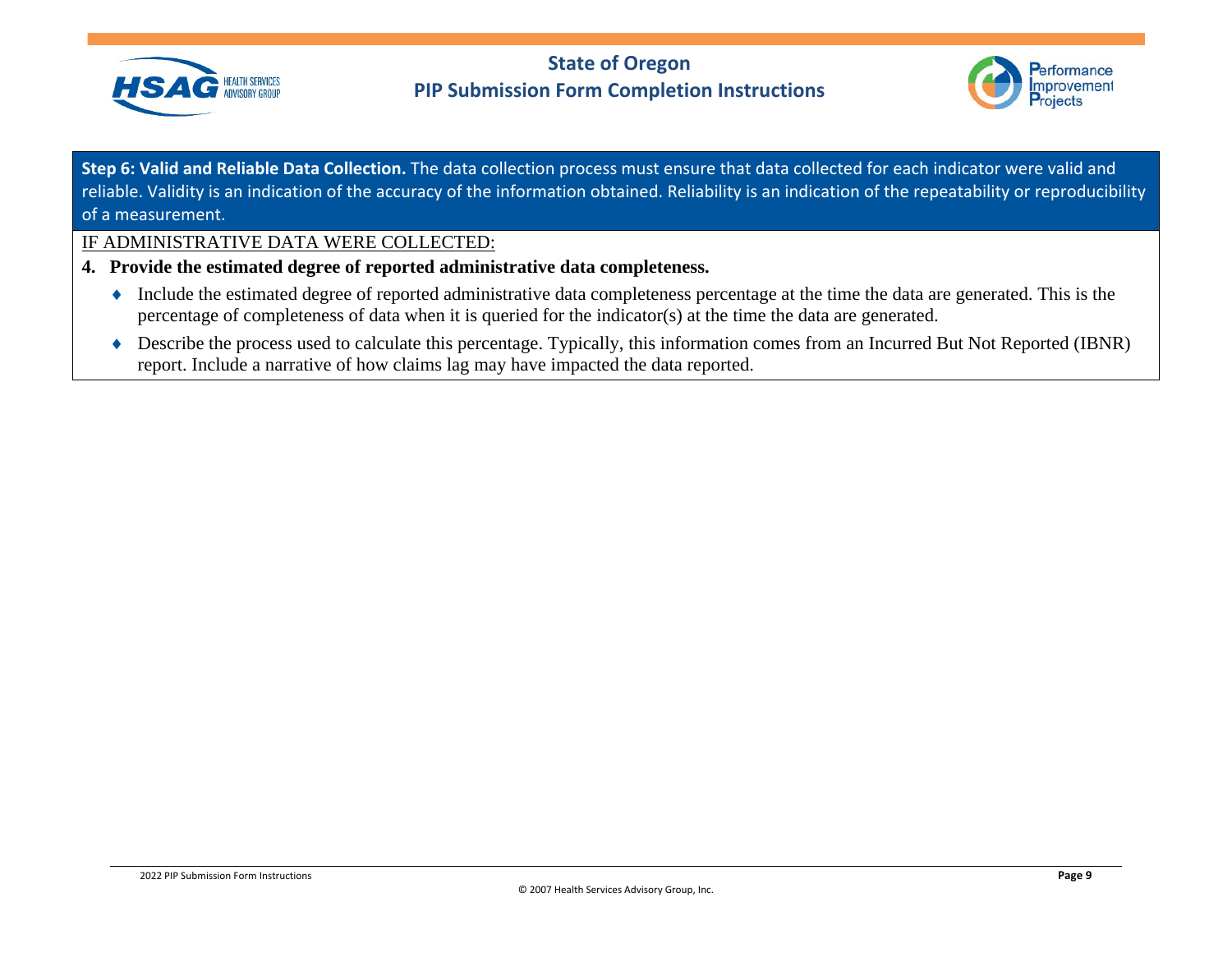



**Step 7: Indicator Results.** Clearly present the results of the indicator(s) in the table below. For HEDIS-based/CMS Core Set PIPs, the data reported in the PIP Submission Form should match the validated performance measure rate(s).

#### **Indicator 1 Title: [Enter title of indicator] Measurement Period Indicator Measurement Numerator Denominator Percentage Mandated goal or target, if applicable Statistical Test Used, Statistical Significance, and** *p* **Value MM/DD/YYYY– MM/DD/YYYY Baseline** N/A for baseline N/A for baseline **MM/DD/YYYY– MM/DD/YYYY Remeasurement 1 MM/DD/YYYY– MM/DD/YYYY Remeasurement 2 Indicator 2 Title: [Enter title of indicator] Measurement Period Indicator Measurement Numerator Denominator Percentage Mandated goal or target, if applicable Statistical Test Used, Statistical Significance, and** *p* **Value MM/DD/YYYY– MM/DD/YYYY Baseline** N/A for baseline N/A for baseline **MM/DD/YYYY– MM/DD/YYYY Remeasurement 1 MM/DD/YYYY– MM/DD/YYYY Remeasurement 2**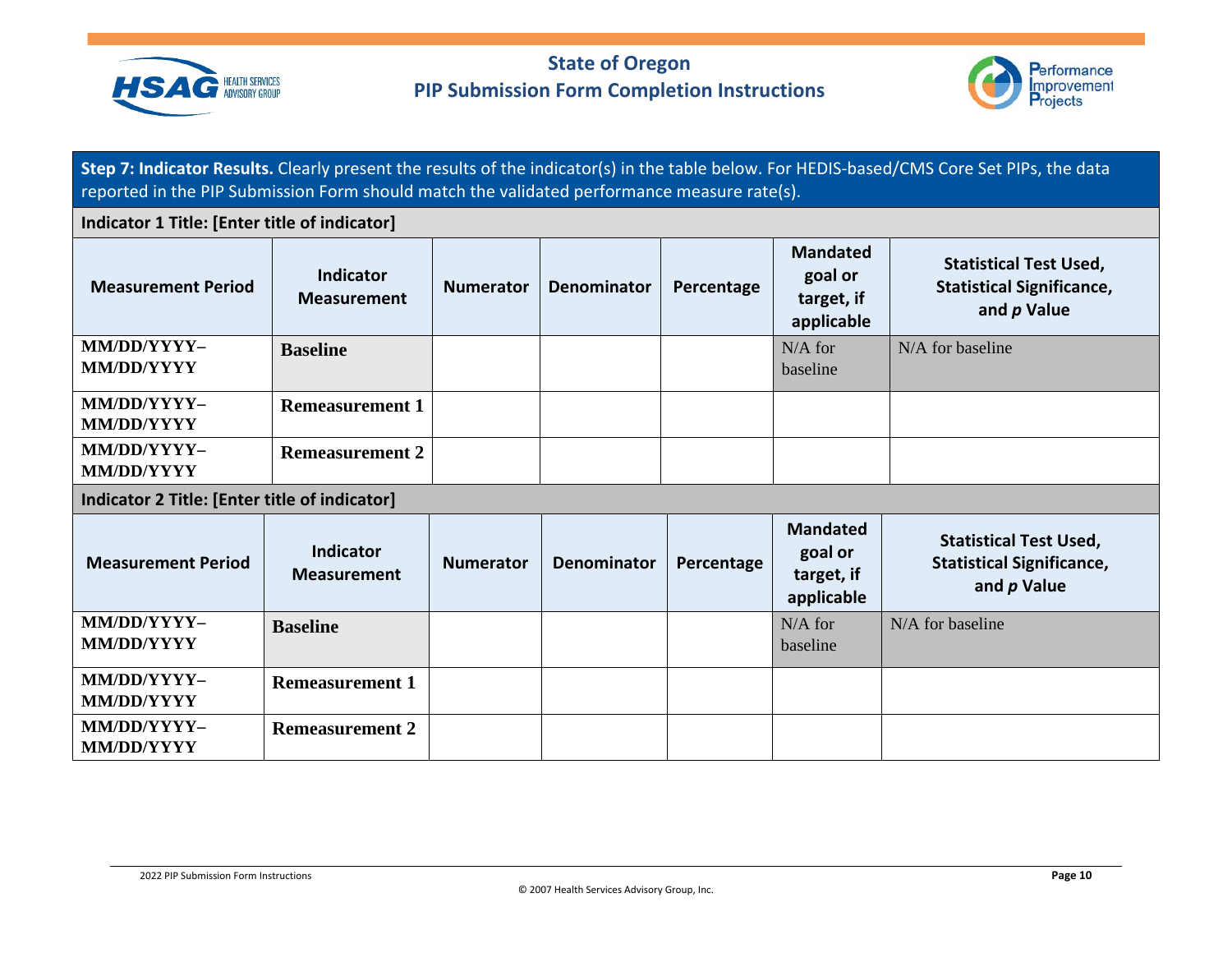



**Step 7: Data Analysis and Interpretation of Results.** Clearly present the results for each indicator. Describe the data analysis performed and the results of the statistical analysis, if applicable, and interpret the findings. Through data analysis and interpretation, real improvement as well as sustained improvement can be determined.

- **1. The data table included accurate, clear, consistent, and easily understood information. (Critical Element)**
	- ♦ Document the indicator results in the data table including the measurement period, numerator, denominator, percentage, mandated goal/target, if applicable, and statistical testing components.
		- Statistical testing must be conducted for each remeasurement year as compared to the baseline.
		- Statistical testing must document the following: type of two-tailed statistical test used, statistical significance of the result (statistically significant improvement or not statistically significant improvement), and the corresponding *p* value reported to four decimal places (i.e., 0.1234).
		- The remeasurement indicator results should represent statistically significant (95 percent confidence level,  $p < 0.05$ ) improvement over the baseline performance.
	- ♦ Ensure the indicator(s) data analysis results are accurately and consistently documented in both the data table and in the narrative sections of Step 7. Inconsistent documentation will impact the validation score.
	- ♦ For HEDIS-based PIPs, the data reported in the PIP must match the validated performance measure rate(s).

## **2. A narrative interpretation of findings was included that addressed all required components of data analysis and statistical testing.**

- ♦ The interpretation of results must describe in narrative form how data analysis was conducted and include the required components of data analysis.
- ♦ For the baseline measurement period, include:
	- The baseline results for each indicator.
- ♦ For each remeasurement period, include:
	- The remeasurement results for each indicator.
	- How the indicator results compared to the mandated goal or target, if applicable. For example, report the percentage point difference between the remeasurement result and the goal/target, and the direction of the difference (remeasurement result was better/worse than the goal).
	- Statistical testing outcomes compared to the baseline. The *p* value should be calculated and reported to four decimal places (e.g., 0.0235). If the *p* value is less than 0.0001, please indicate the *p* value < 0.0001. Indicate which two-tailed test was used to conduct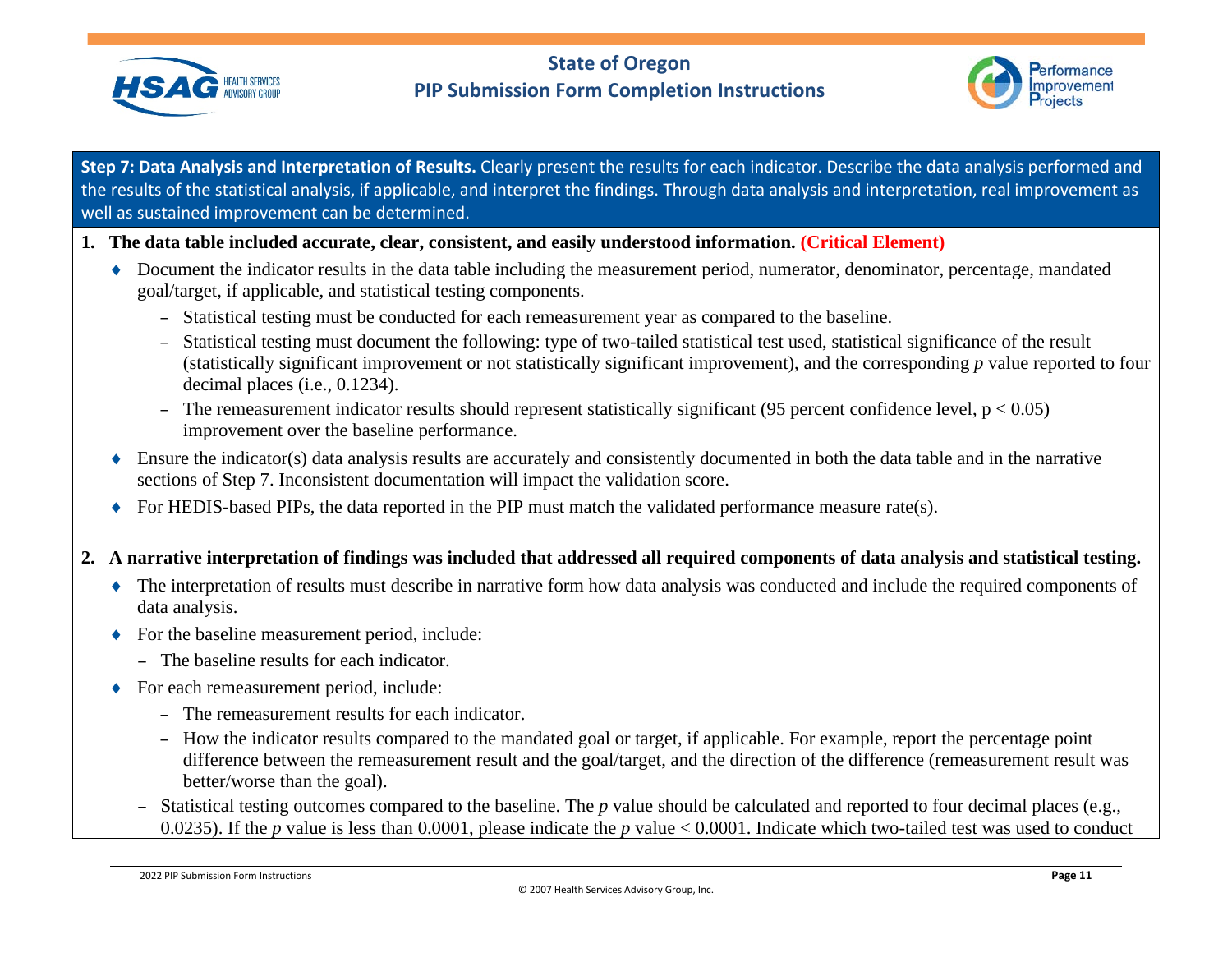



**Step 7: Data Analysis and Interpretation of Results.** Clearly present the results for each indicator. Describe the data analysis performed and the results of the statistical analysis, if applicable, and interpret the findings. Through data analysis and interpretation, real improvement as well as sustained improvement can be determined.

the statistical testing (i.e., Chi-square test or Fisher's exact). Include an interpretation of the statistical test results. Interpretation of statistical testing should include the two-tailed statistical significance of the result (statistically significant improvement or not statistically significant improvement).

- If a subgroup analysis was conducted, the interpretation should identify those subgroups and describe comparisons made, statistical testing completed at the subgroup level, and subgroup results.
- The remeasurement indicator results should represent statistically significant (95 percent confidence level,  $p < 0.05$ ) improvement over the baseline performance.
- **3. A statement was included that (a) identifies any factors that threaten the validity of the data reported, and (b) identifies any factors that threaten the ability to compare the initial measurement with the remeasurement.**
	- ♦ Document any identified factor during each measurement period, including baseline, that threatened the internal or external validity of the findings. Include the impact and resolution of these factors. Examples of factors that may threaten validity include a change in demographic population, acquiring another plan's members, or a change in plan staff. If no such factors are identified, this should be noted in the documentation.
	- ♦ Document any identified factors during each remeasurement period that impacted the ability to compare the remeasurement results to the baseline results. An example of a factor that may threaten the ability to compare the remeasurement results to the baseline results is a change in data collection methodology.
	- $\bullet$  If there were no identified factors, this information should be stated in the narrative section. For example, at Remeasurement 1, the following statement could be included to address this evaluation element: "There were no factors identified that threatened the validity of the Remeasurement 1 results or impacted the ability to compare the Remeasurement 1 results to the baseline results."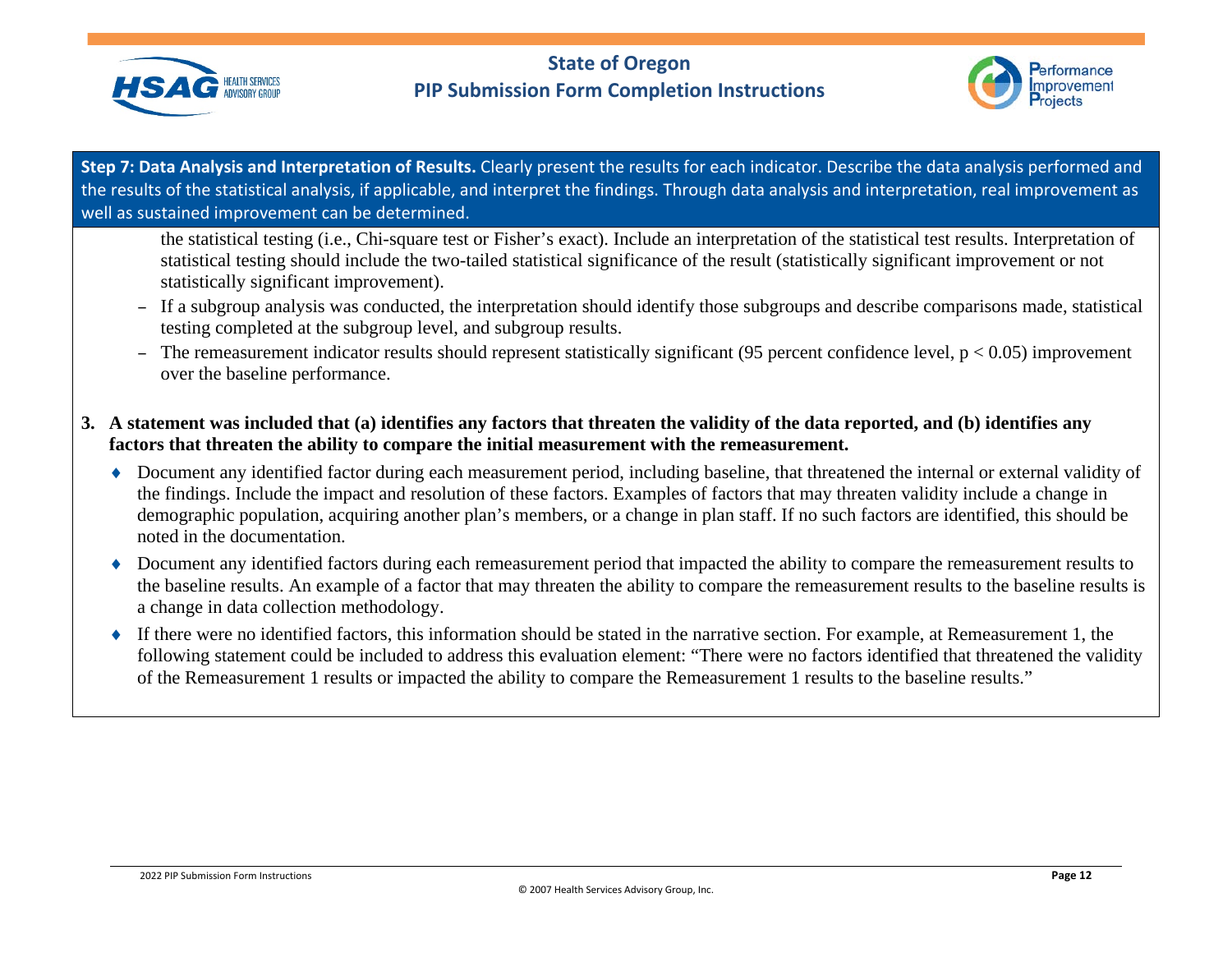



This step should be **updated for each measurement period** by adding to existing documentation. The documentation of Step 8 is organized into the following four parts:

- ♦ **Quality Improvement Team and Activities Narrative Description**
- ♦ **Barriers/Interventions Table: Prioritized barriers and corresponding intervention descriptions**
- ♦ **Intervention Evaluation Table: Evaluation of each intervention**
- ♦ **Clinical and Programmatic Improvement Table**

Each of the four parts and corresponding evaluation elements are described below.

## **Quality Improvement Team and Activities Narrative Description**

Documentation in the quality improvement team and activities narrative description should address the following evaluation element:

## **1. A causal/barrier analysis with a clearly documented team, process/steps, and quality improvement tools. (Critical Element)**

- ♦ Add a narrative description under the appropriate header in the submission form for each completed measurement period.
- $\blacklozenge$  Describe the individuals, committee(s), team(s), and/or work group(s) that were involved in the quality improvement team.
- ♦ Describe the quality improvement processes and tools used to identify and prioritize barriers.
- ♦ Include the quality improvement tools as attachments (e.g., key driver diagram, fishbone diagram, Plan-Do-Study-Act [PDSA] Worksheet).
- ♦ Additional data mining/analyses can be performed to gain further insights into barriers to receiving care/services. For example, member subgroups (by provider, county, zip code, etc.) could be identified that did not receive care/services.
- ♦ Include documentation on when ongoing/cyclical quality improvement processes were initiated and revisited. Quality improvement processes should be updated at least once for each measurement period by adding to existing documentation.

## **Barriers/Intervention Table**

Documentation in the Barriers/Interventions Table should address the following evaluation elements: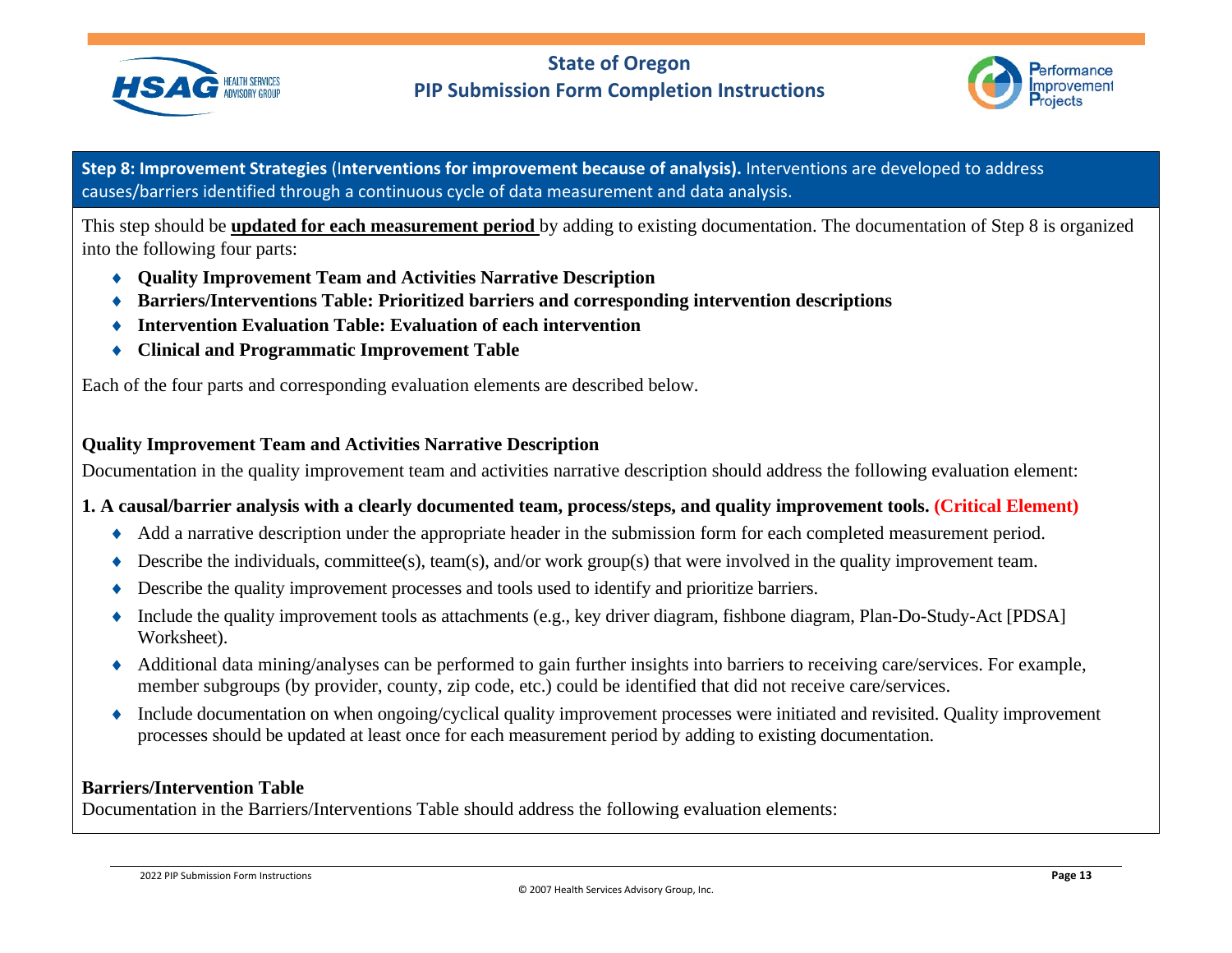



#### **2. Barriers that were identified and prioritized based on results of data analysis and/or other quality improvement processes.**

- ♦ Include the priority ranking assigned to each barrier (numeric value) determined by greatest impact to the indicator(s)**.**
- ♦ Barriers should be prioritized based on results of data analysis and/or other quality improvement processes.
- ♦ Include a clear and concise description of each barrier being addressed.
- ♦ The timing of each intervention should consider the length of time needed to improve outcomes. Interventions implemented late in the measurement period may not be in place long enough to impact indicator outcomes.
- **3. Interventions that were logically linked to identified barriers and have the potential to impact indicator outcomes. (Critical Element)**
	- ♦ Include a description of each intervention. Interventions should be logically linked to identified barriers and be reasonably expected to impact indicator outcomes.
	- ♦ The interventions developed should align to the identified barriers and have the potential to impact the indicator outcomes. Interventions such as mailings, fax blasts, updating websites, and automated reminder calls should not be used for an improvement project.
- **4. Interventions that were implemented in a timely manner to allow for impact of outcomes.**
	- ♦ Include the date the intervention was initiated (month/year date format).
	- ♦ Interventions should be implemented in a timely manner to allow for impact of the indicator outcomes.

#### **Barriers/Interventions Table**

| <b>Barrier</b><br><b>Priority</b><br>Ranking | <b>Barrier Description</b> | Intervention<br><b>Initiation</b><br><b>Date</b><br>(MM/YY) | <b>Intervention Description</b> | <b>Select Current</b><br>Intervention<br><b>Status</b> | <b>Select if Member,</b><br><b>Provider, or System</b><br>Intervention |
|----------------------------------------------|----------------------------|-------------------------------------------------------------|---------------------------------|--------------------------------------------------------|------------------------------------------------------------------------|
|                                              |                            |                                                             |                                 |                                                        | Click to select status                                                 |
|                                              |                            |                                                             |                                 |                                                        | Click to select status                                                 |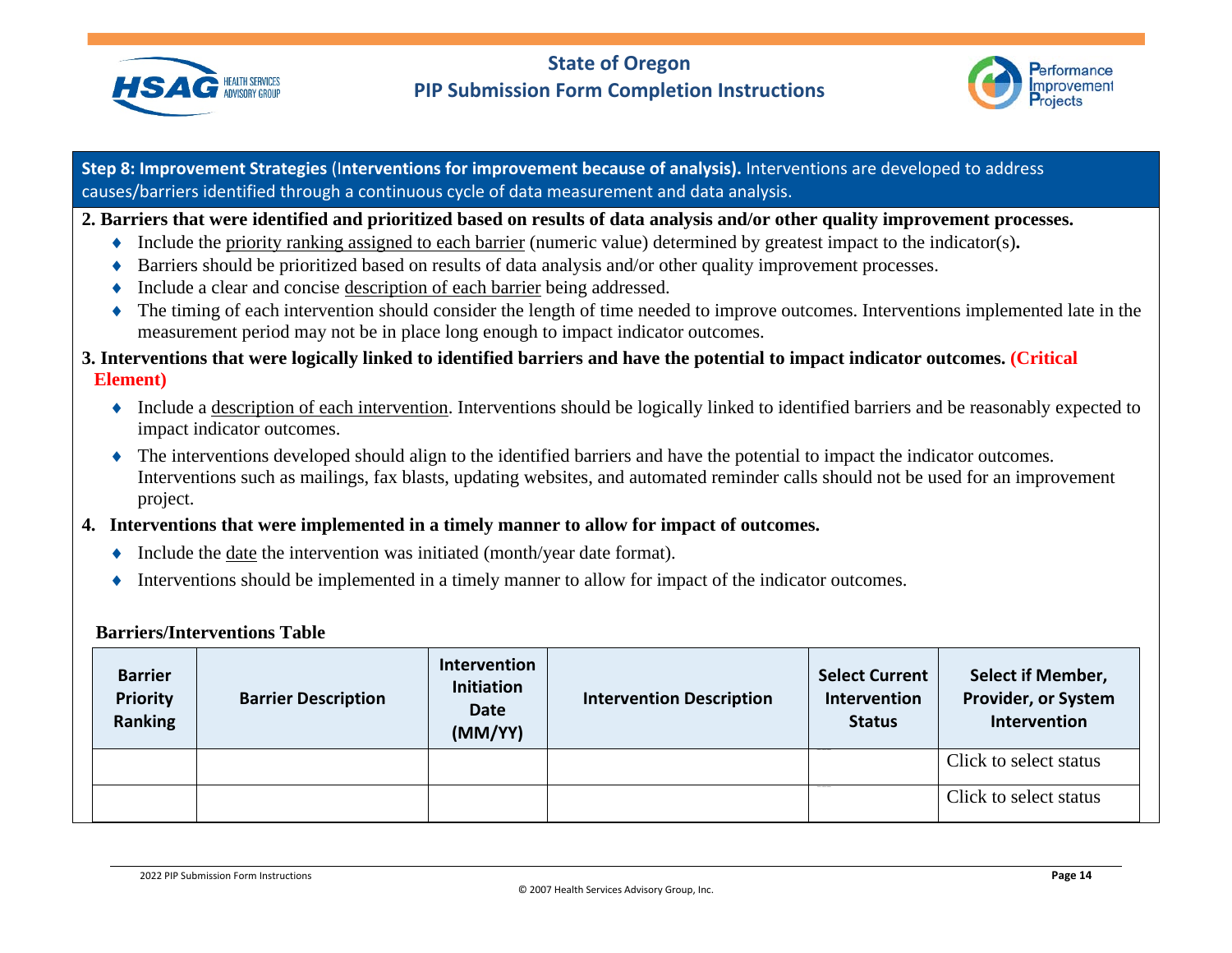



#### **Intervention Evaluation Table**

Documentation of in the Intervention Evaluation Table should address the following evaluation elements:

#### **5. An evaluation of effectiveness for each individual intervention. (Critical Element)**

- ♦ Include a description of the evaluation method for each intervention.
- ♦ Describe the process used to evaluate the effectiveness of each intervention.
- Include the evaluation results for each intervention.
- The evaluation results should examine the successes of the intervention. For example, if a member intervention included telephone outreach by case management staff, the evaluation process should include how many outreach calls were made, how many calls resulted in successful contact with the member and if education was provided, and how many members received the service and became numerator compliant because of the outreach call.

#### **6. Intervention that were continued, revised, or discontinued based on evaluation data.**

- ♦ Determine the next steps for each intervention.
- Data from the evaluation results should be used to make decisions to continue, revise, or discontinue an intervention.
- ♦ If an intervention is determined to be unsuccessful, the documentation should include problem solving techniques and justify decisions to revise or discontinue the intervention.
- ♦ If an intervention is successful, the documentation should include the "next steps" for the intervention, how the intervention will be implemented system-wide, and how the intervention will be monitored for continued success.

| Measurement Period   Intervention Description | <b>Evaluation Process</b> | <b>Evaluation Results</b> | <b>Next Steps</b> |
|-----------------------------------------------|---------------------------|---------------------------|-------------------|
|                                               |                           |                           |                   |
|                                               |                           |                           |                   |
|                                               |                           |                           |                   |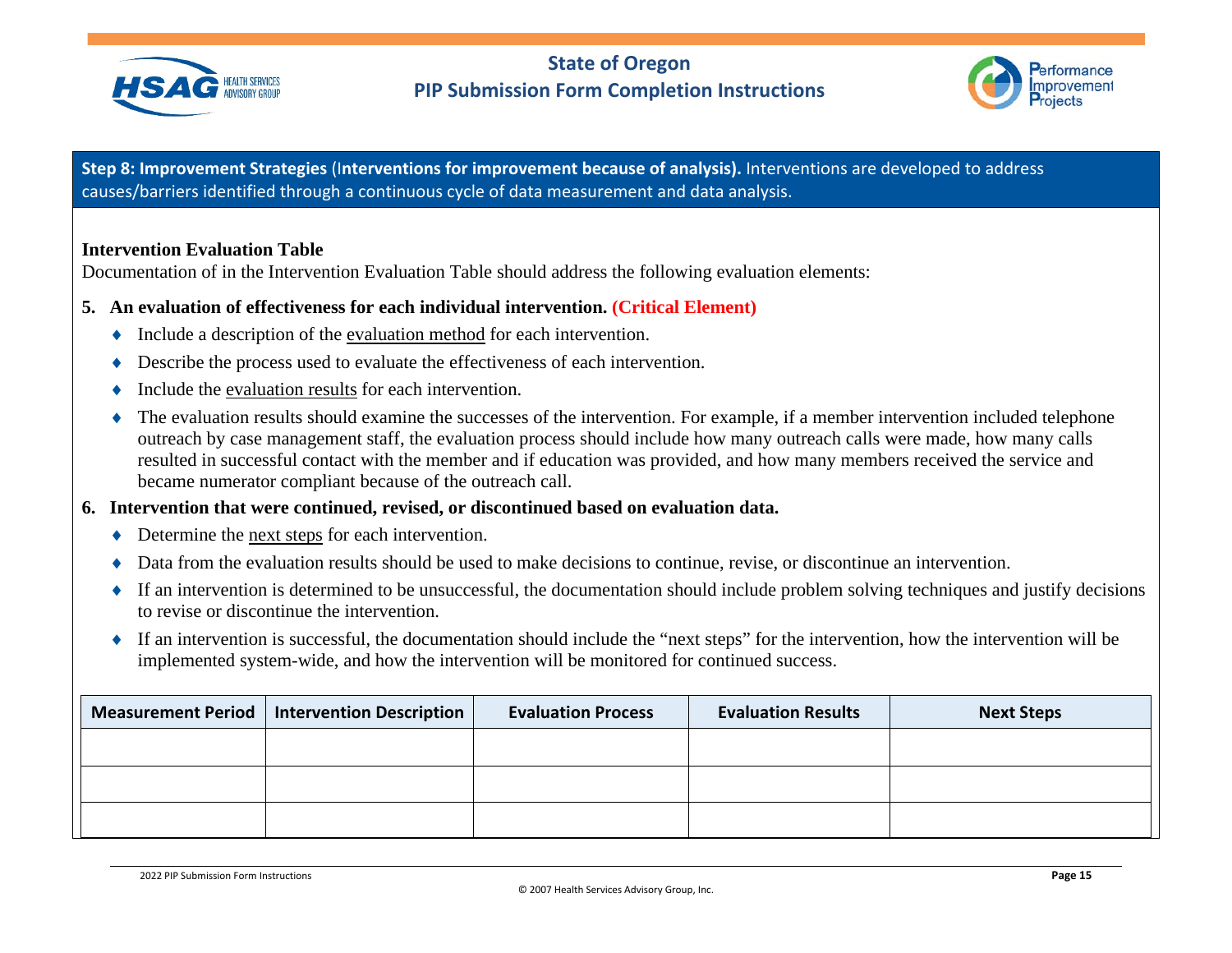



## **Clinical and Programmatic Improvement Table**

#### **The table should not be completed until the PIP has progressed to the point of determining results from at least one** *remeasurement*

**period**. Once remeasurement results are complete, include appropriate documentation, with supporting evidence, of any clinical or programmatic improvement achieved as a result of the PIP interventions. Documentation in the Clinical and Programmatic Improvement Table should address the following evaluation element components in Step 9 (remaining Step 9 evaluation components related to improvement demonstrated by indicator results, will be assessed based on Step 7 reported indicator results):

## **Step 9, Element 4. Significant** *clinical* **improvement in processes and outcomes OR significant** *programmatic* **improvement in processes and outcomes.**

*Clinical Significance*: The magnitude or practical importance of a treatment or intervention effect. It is the judgement of the clinician (MCO) who decides whether a result is clinically significant or not.

*Programmatic Significance*: The practical effect or importance of an intervention implemented through a program or specified method (Department of Health and Human Services, Centers for Medicare & Medicaid Services. External Quality Review (EQR) Protocols: Appendix D: External Quality Review Glossary of Terms, October 2019).

- ♦ Specify the remeasurement period when improvement was achieved.
- ♦ The intervention description should clearly demonstrate a clinical or programmatic focus or address a clearly documented clinical or programmatic need.
- ♦ Describe the clinical and/or programmatic improvement achieved and specify the intervention(s) that led to the improvement.
- ♦ Provide relevant intervention evaluation results (data) demonstrating the improvement achieved. These results should align with the clinical or programmatic focus of the intervention.
- ♦ If clinical or programmatic improvement was achieved for more than one remeasurement period, complete the table for each remeasurement period improvement was achieved.